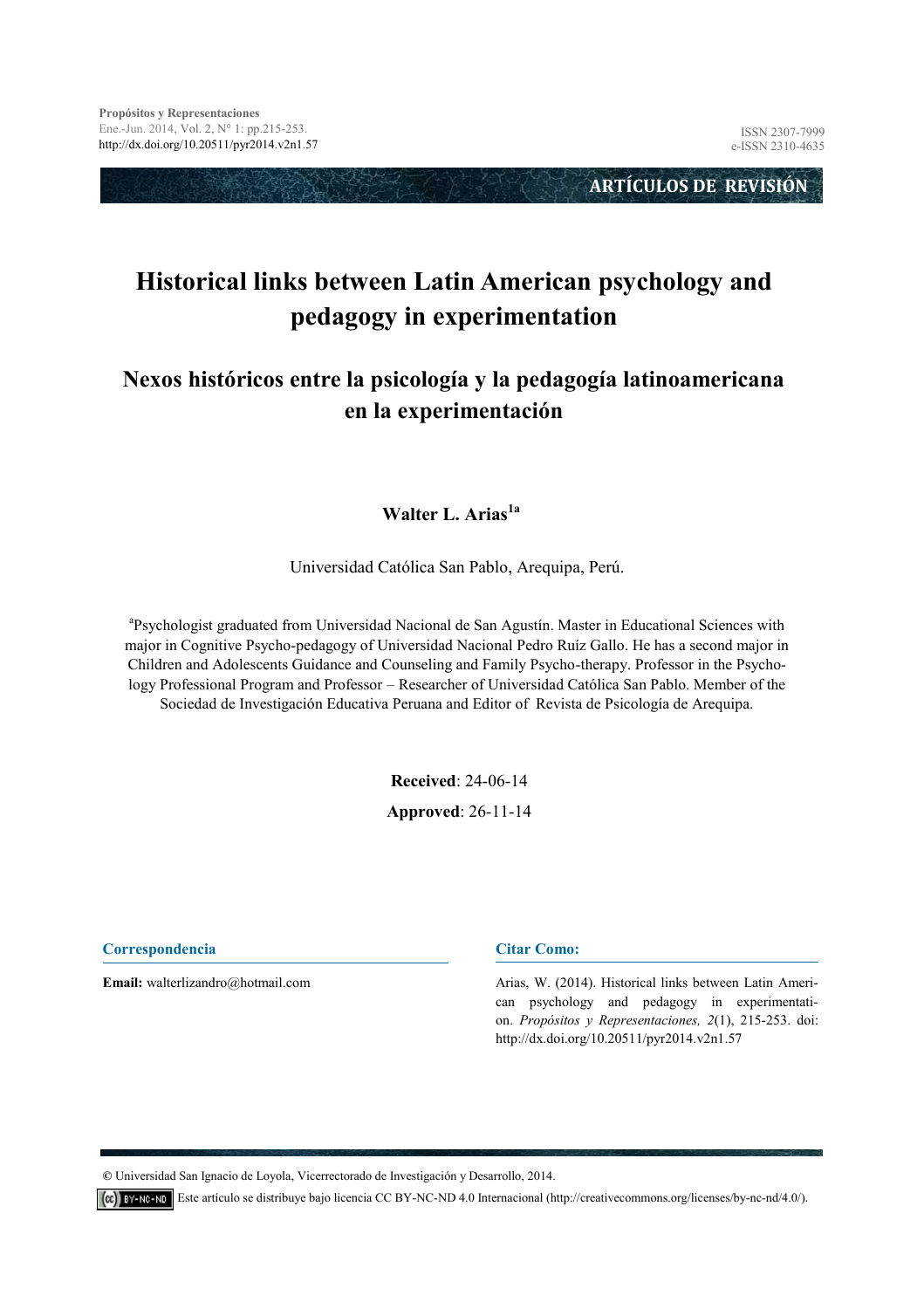# **Summary**

This work sets out historical information about the development of Latin American psychology over the base of education. It reviews the contribution from education to Latin American psychology, and especially, the creation of experimental psychology laboratories in schools and educational and psychopedagogical institutions, where experimental pedagogy laboratories operate, which were a relevant antecedent for psychology's institutionalization through the creation of Programs and Professional Schools.

**Key words:** Experimental laboratories, psychology, pedagogy, history, Latin America.

# **Resumen**

El presente trabajo expone información histórica acerca del desarrollo de la psicología latinoamericana sobre la base de la educación. Se revisa el aporte de la educación a la psicología latina y muy particularmente, la fundación de laboratorios de psicología experimental en escuelas e institutos de educación o psicopedagogía, donde funcionaban laboratorios de pedagogía experimental, los mismos que sirvieron de base para la institucionalización de la psicología a través de la creación de los programas y escuelas profesionales.

Palabras clave: Laboratorios experimentales, psicología, pedagogía, historia, América Latina.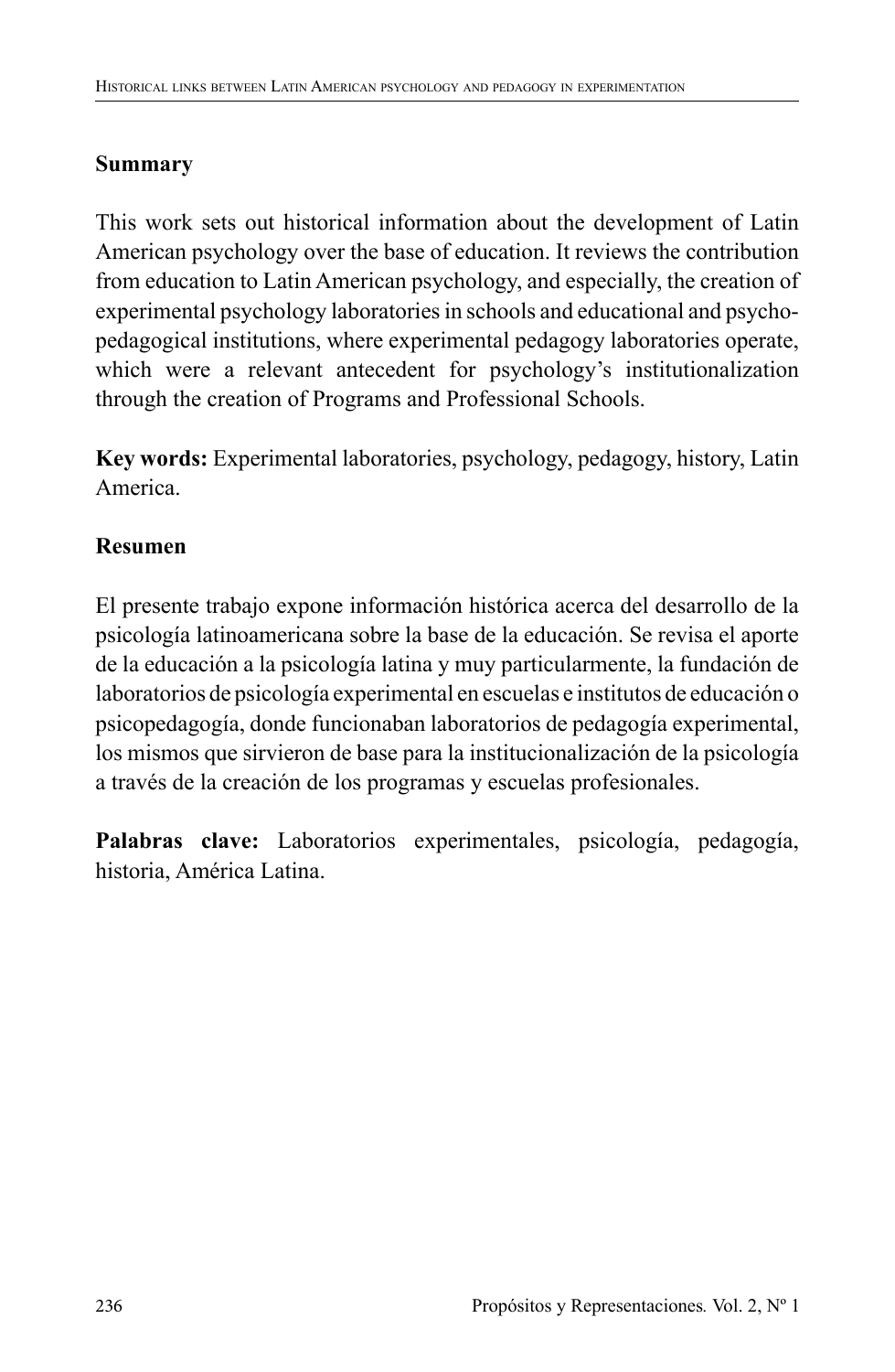### **Introduction**

Since Wilhelm Wundt (1832-1920) founded the first laboratory on experimental psychology in 1879 in Leipzig and, as a result thereof, the psychology career was created as a scientific discipline and independent profession of philosophy, the establishment of psychology laboratories has been a tradition that has accompanied the creation of schools or professional programs, psychology departments or institutes around the world (Boring, 1879).

Wundt's pupils would be the first ones who, distributed in several parts of the world and settled in important European and US universities and research centers, founded experimental psychology laboratories such as Edward Titchner at Cornell University, Stanley Hall at Clark University (Hothersall, 1997) and Vladimir Bejterev (Quintana & Tortosa, 1998) in Russia, to mention just some of them. But, this first surge of psychology laboratory foundations would not compromise the Latin America countries. Then, several psychologists, mainly from Europe, moved by political and warlike reasons<sup>2</sup>, commenced to emigrate to other Latin American countries, where they were well-received in the majority of cases, and their work was translated into the foundation of experimental psychology laboratories, psychology professional programs, institutes, professional orientation centers, etc. The work performed by these people built momentum for academic work of Latin American psychology. Among these people, we can mention Mercedes Rodrigo, Walter Blumenfeld, Helena Antipoff, Waclaw Radecki, Emilio Mira y López, among others (Arias, 2011). The last one precisely wrote one of the most important experimental psychology books (Mira & López, 1955) in Latin America.

Now then, education has not been strange to experimentation as a study method. In fact, one of the most highlighted research and pedagogical experimentation centers (Claparède, 1957a) operated in Switzerland and more specifically at the Jean-Jaques Rousseau Institute of Geneva founded by Edward Claparède in 1912. In Latin America, there have been several educational centers and tertiary education institutions with an experimental

<sup>2</sup> When Hitler assumes power in 1933, employment situation became complicated for many Jewish researchers so that, during the Second World War, they were obliged to emigrate to the USA, Central America and South America. Moreover, political conflicts between right and left political parties were exacerbated in several countries, which also played a relevant role in the immigration from other psychologists.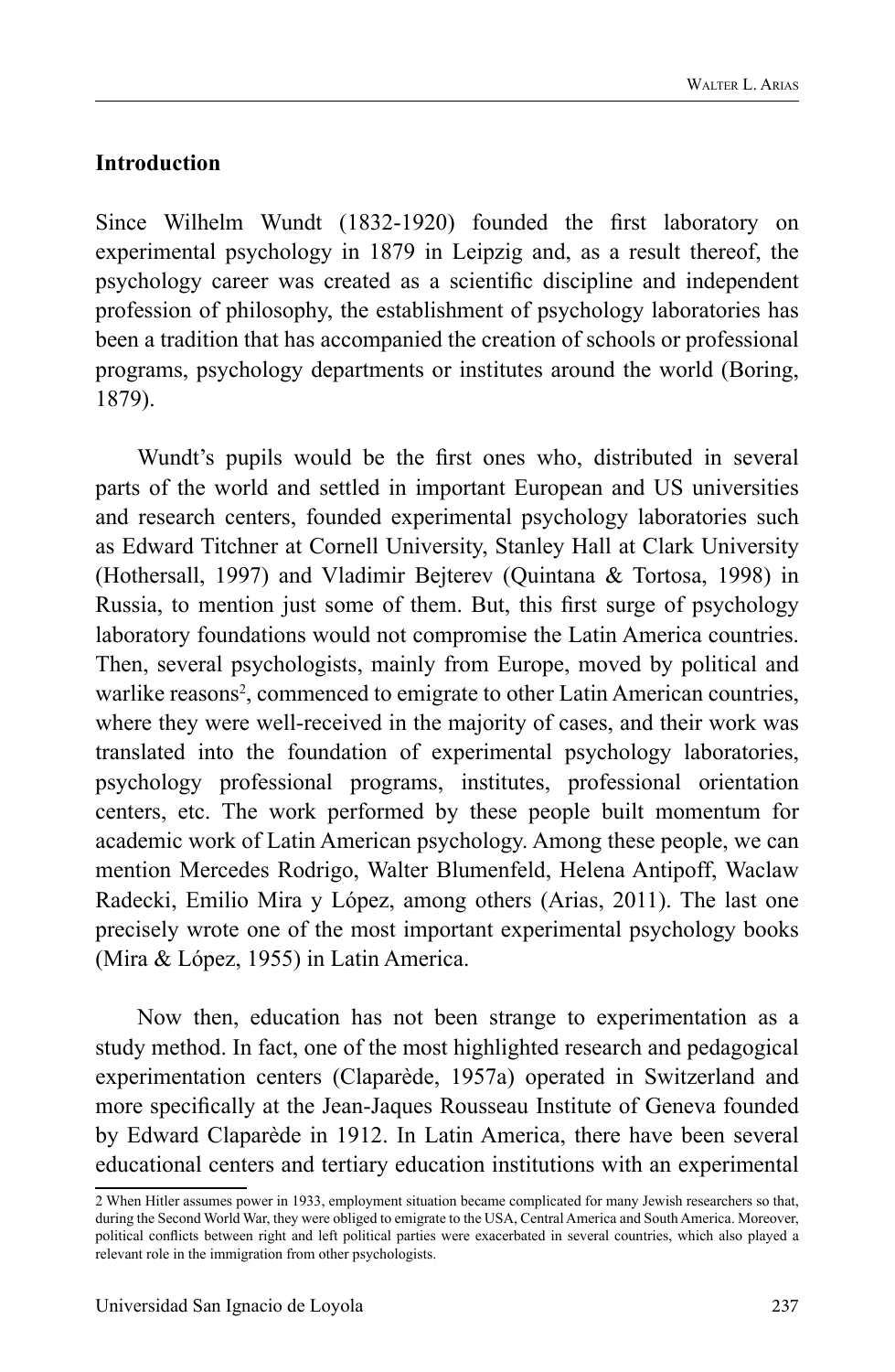pedagogy laboratory so that psychological experimentation laboratories were created from these ones. Hence historical links exist between psychology and pedagogy – besides others of epistemological and methodological style – since pedagogy laboratories have given rise to psychology experimental laboratories that, at the same time, were used for creating psychology careers with the subsequent professionalization of this new science.

In this sense, as told by Alarcón (2000) in the process of psychology formalization as a science, Peruvian psychology is very thankful to education. But this story is not exclusive from Peru, it is repeated in several countries of Latin America. Thus, we can say that what occurs in Peru is actually reflected on what occurs around Latin America, with some exceptions and certain particularities, according to the corresponding country (Arias, 2011). In this article, we will develop in brief the links matching psychology and pedagogy through the foundation of pedagogical and psychological experimentation laboratories which gave rise to the creation of psychology professional programs in Latin America.

# **Direct and Indirect Pedagogical Contribution to Psychology**

The contribution from pedagogy to the emergence of Latin American science and profession is evidenced in several aspects; some of which should be clearer and more direct than others. First, psychological contents were present in the lessons taught by educators since the 16th century. That is, before the existence of psychologists, the ones devoted to deal with and study psychological phenomena were educators, even though they were not the only ones, since it was also done by physicians and philosophers.

In this regard, a good part of the first psychological contents in Latin America has been introduced by educators. According to our research, we can mention for example, Juan Gualberto "Dean" Valdivia (1796-  $1884$ <sup>3</sup> as the main phrenology promoter<sup>4</sup> in Arequipa region. Similarly, Domingo Muriel and Manuel Suárez taught animastic and psychosophy

<sup>3</sup> Dean Valdivia taught phrenology in the Colegio Nacional de la Independencia Americana de Arequipa (National School of American Independence of Arequipa) to four-year secondary education students in Arequipa. This course was probably taught between 1827 - when this school was founded as the first laical educational center in the region and 1834 - when there was an active cooperation with the Peruvian-Bolivian Confederation – and again, from 1844 to 1853.

<sup>4</sup> Phrenology is a pseudo-science founded by Franz Joseph Gall (1758-1828) in the 18th century, according to which the people's shape of cranium is related to people's personal features.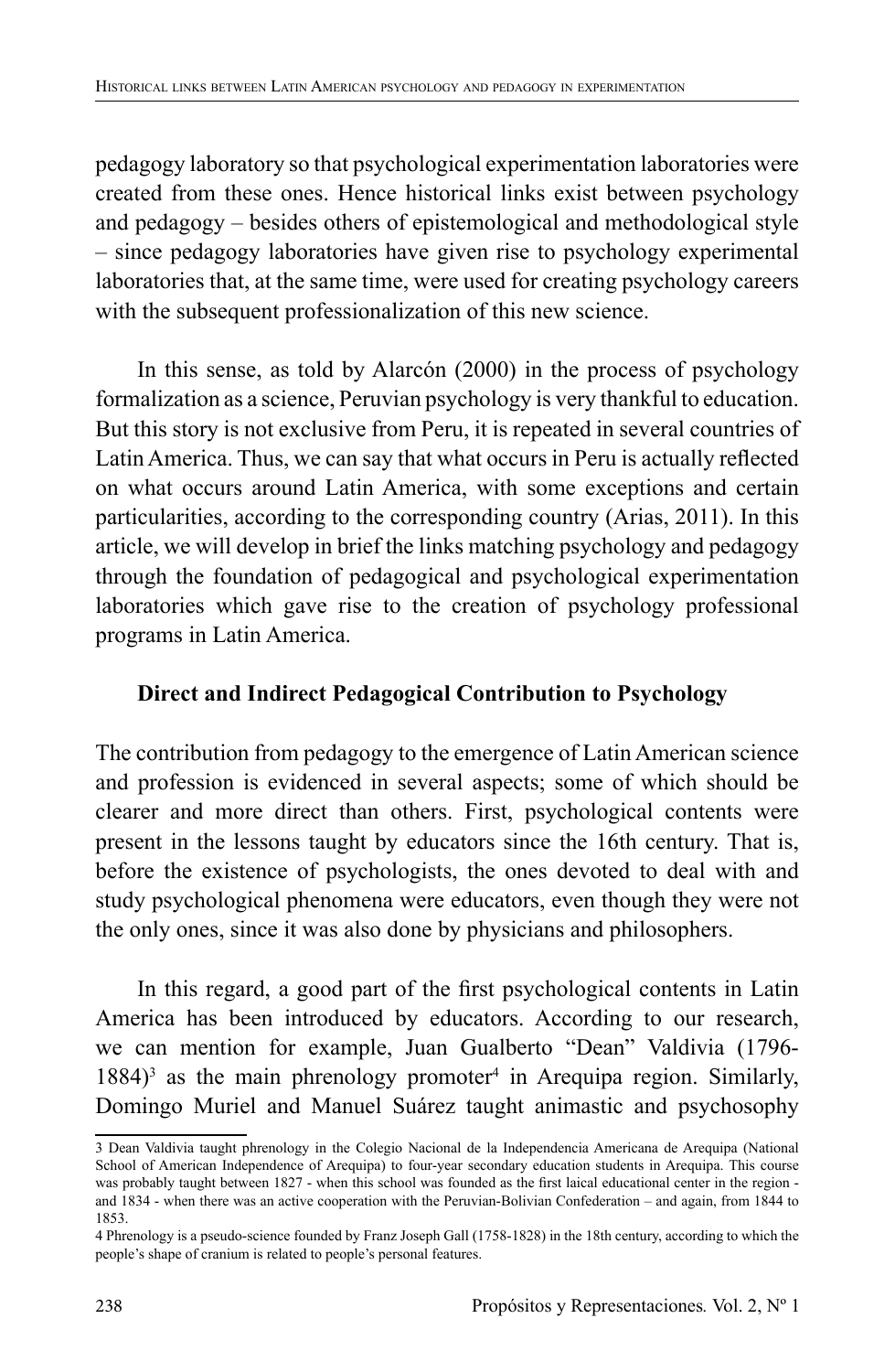courses, respectively, in Argentina (Gottheld, 1969a). Like phrenology, animastics and psychosophy were approaches to psychological phenomena with roots in philosophy but, while phrenology was based on ingenuous localizationalism, animastics was supported on the vitalistic thought of that time and psychosophy was supported on theology. These lessons were taught to students by church-related men, since at that time teaching and research activities were an exclusive power of priests and presbyters.

Secondly, education is a profession which recognized since the very beginning the importance of psychology in life and people formation. Here we should mention more contemporaneous prominent educators who were ahead of their time, since their pedagogical vision as an interdisciplinary science opened doors for the future development of Latin psychology. Thus, the presence of these figures benefited the beginning and progress of psychology, both as science and profession, at theoretical or practical level. In Cuba, for example, the presence of important educators was relevant such as José Martí (1853-1895), who were a source of inspiration for social and scientific development of their nation. In this sense, an educator who accompanied with his work the development of psychology in Cuba is Dr. Diego González, whose pedagogy (González, 1956) and psychology (González, 2000a) works have derived in a proposal of human learning theory which integrates several phenomena under the Vigotsky's conception (González, 2000b).

In Peru, educators Augusto Salazar Bondy (1925-1974) and José Antonio Encinas (1888-1958) promoted psychology with their proposals and academic management; the first one did so through several philosophical works that settled discussion lines of spiritualist psychology which preceded scientific psychology in Peru (Alarcón, 1980). The second one did so because in 1931, while he was a President of Universidad Nacional Mayor de San Marcos (San Marcos Public University), the Psychology Institute was created which would give rise to the Instituto de Psicopedagogía y Psicotecnia (Institute of Psychopedagogy and Psychotecnia) in 1941 and then the Psychology Department of this university in 1955.

In this sense, not a few educational institutions were used as a basis for psychological organization formation. We will see this below, when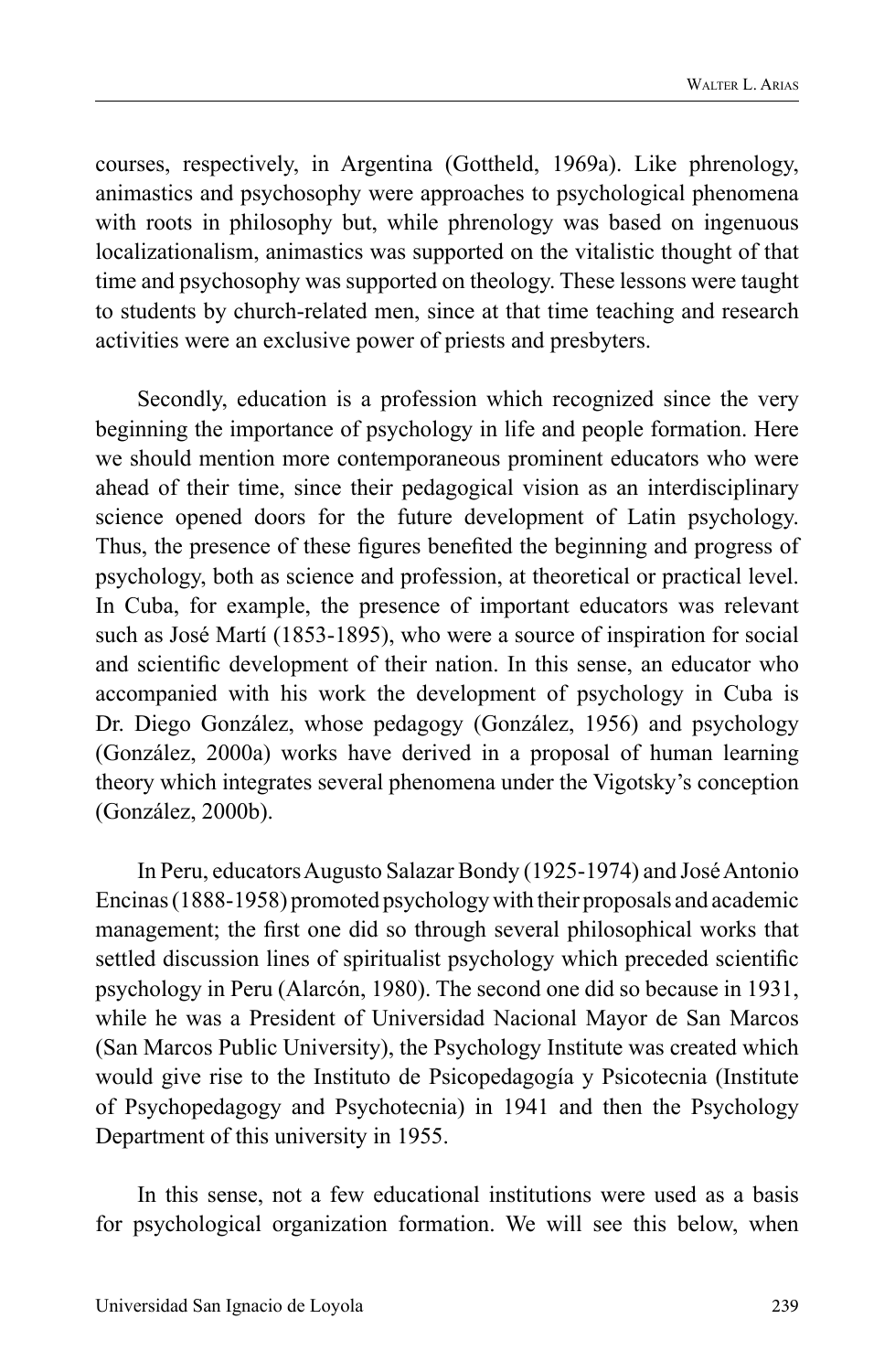dealing more specifically with the foundation of experimental psychology laboratories, but we should also point out that education was used as a platform for professional psychology development when providing workplaces. For example, in the 50's during the creation of psycho-pedagogical departments in Peruvian normal schools, work positions for psychologists were created at the same time. Today, pursuant to Act 29719 – School Coexistence Act (known as anti-bullying law), the Government has ordered that each Peruvian educational institution, notwithstanding their level of teaching, must count on a psychologist to deal with students' learning problems and human relations at school.

In Paraguay, pedagogue Ramón Indalecio Cardozo (1876-1943) introduced the principles of "active pedagogy" through works such as La pedagogía de la escuela activa, La escuela activa y la nueva enseñanza, Pestalozzi y la enseñanza contemporánea (García, 2008) which advocated for education psychologization (Arias, 2002), through the psychology approach to psychological concepts and methods. Precisely, education by the early of the 20th century was grounded on methodological principles of experimental pedagogy, as a result of influences of the so-called "New School" promoted by María Montessori (1870-1952) (Montessori, 1973) and other European figures such as Edward Claparède (1873-1940) (Claparède, 1957b), with a great influence on several psychologists who arrived in Latin America, so that an indirect contribution of pedagogy to psychology was produced. Among these psychologists we can mention Helena Antipoff, Waclaw Radecki and Mercedes Rodrigo.

Helena Antipoff (1892-1974) was a Russian psychologist who studied at the University of Paris and the Institute of Educational Sciences of Geneva. Then, she worked as an assistant to Edward Claparède in the Jean-Jacques Rousseau Institute, and in 1929 she arrived in Brazil to manage a psychopedagogical research project. She founded Pestalozzi Children's Foundation in Belo Horizonte and in Río de Janeiro, and worked at the psychology laboratory of the Escuela de Perfeccionamiento Pedagógico (Pedagogical Training School). This institution was devoted to evaluate and recover children with physical and mental disabilities as well as to classify children's mental level. In fact, the Foundation operated a medical-pedagogical bureau for this purpose in 1933. These activities would be also an important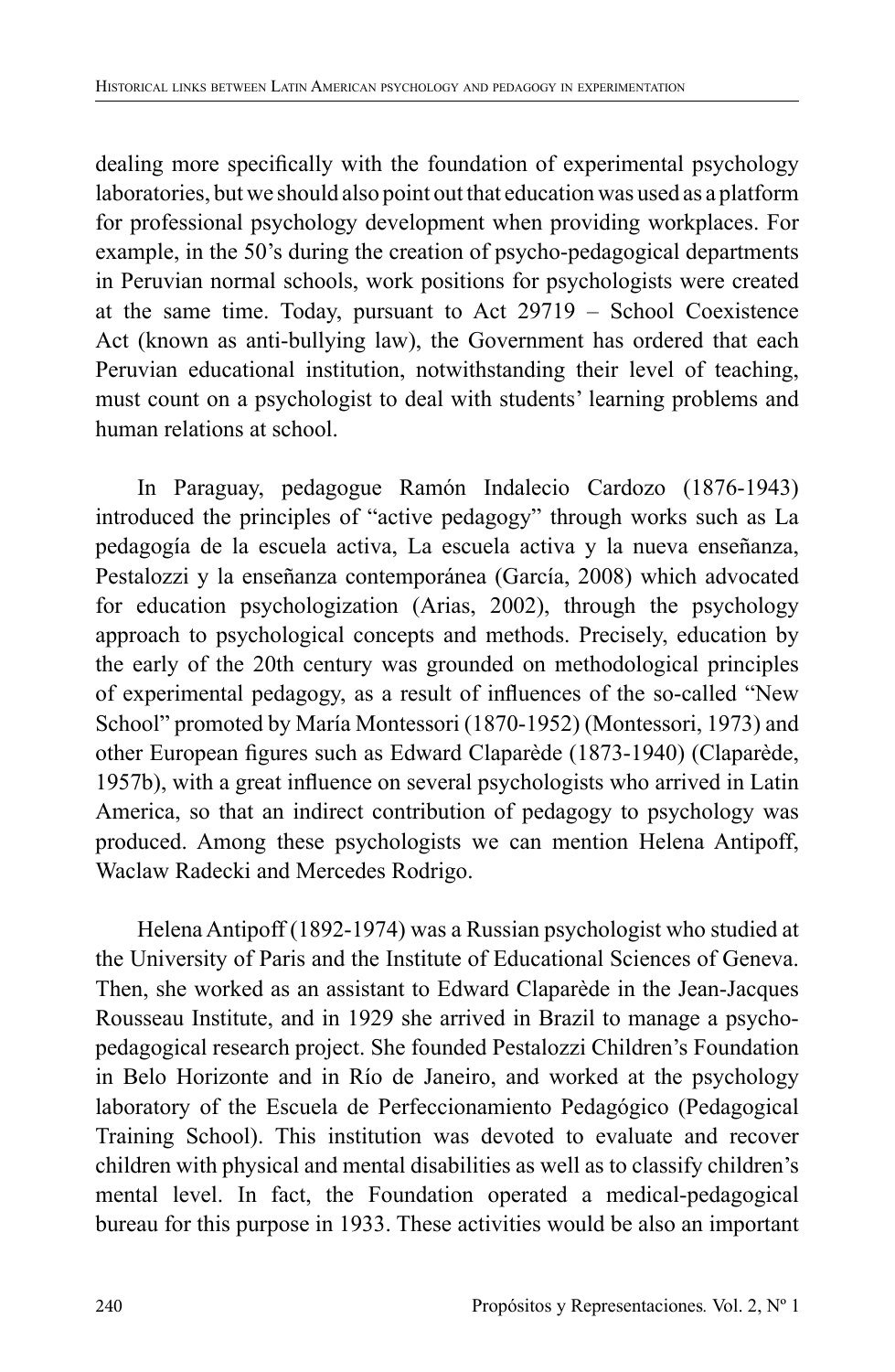antecedent to the development of clinical psychology in Brazil (Freitas & Pereira, 2012). Waclaw Radecki (1887-1953) is a Polish psychologist trained with Edward Claparède, who emigrated to Brazil in 1923 and took charge of the psychology laboratory of Colonia de Psicópatas de Engenho de Dentro; then he travelled to Argentina and there he founded the Centro de Estudios Psicopedagógicos (Center of Psychopedagogical Studies) in 1936 to be then called the Instituto de Psicología (Institute of Psychology) in 1948 (León, 1997).

Spanish psychologist Mercedes Rodrigo (1891-1982) also studied at the Jean-Jacques Rousseau Institute together with Jean Piaget (1896-1980) under the management of Edward Claparède. When she returned to Spain, she acted as a cooperator to José Germain (1879-1986) in the Instituto Nacional de Psicotecnia, but civil war obliged her to emigrate to Colombia in 1939, where she founded the Psychotecnia Division in the Universidad Nacional (National University), which gave rise to the creation of the Psychology Career in 1947 in Colombia (Ardila, 1988).

Seen in this light, contribution from pedagogy to psychology can be synthesized as a teaching contribution through the teaching of psychological contents of educators from the viceroyalty to the formation of republics around Latin America, a management contribution through the creation of laws, spaces and institutions used for psychology, and a theoretical contribution because, either directly or indirectly, certain pedagogical proposals – such as the New School – have nurtured those psychological ideas of native<sup>5</sup> and foreign psychologists, who contributed to laying the foundations for scientific psychology in Latin America.

### **Experimental Psychology Laboratories and Education**

As anticipated, experimental pedagogy was an alter ego of experimental psychology, so that psychology and education were fused together, as today occurs, in the crucible of their common goals: knowledge of children's development. In fact, the first experimental psychology laboratories appearing in Latin American were founded in Psychopedagogical Institutes and Educational Faculties in the universities. There we have the institutional contribution we talked about in the foregoing paragraph. For example, in

<sup>5</sup> Among these people we can mention Brazilian Lorenzo Filho as one of the most active Latinos engaged in disseminating ideas from the New School in our continent.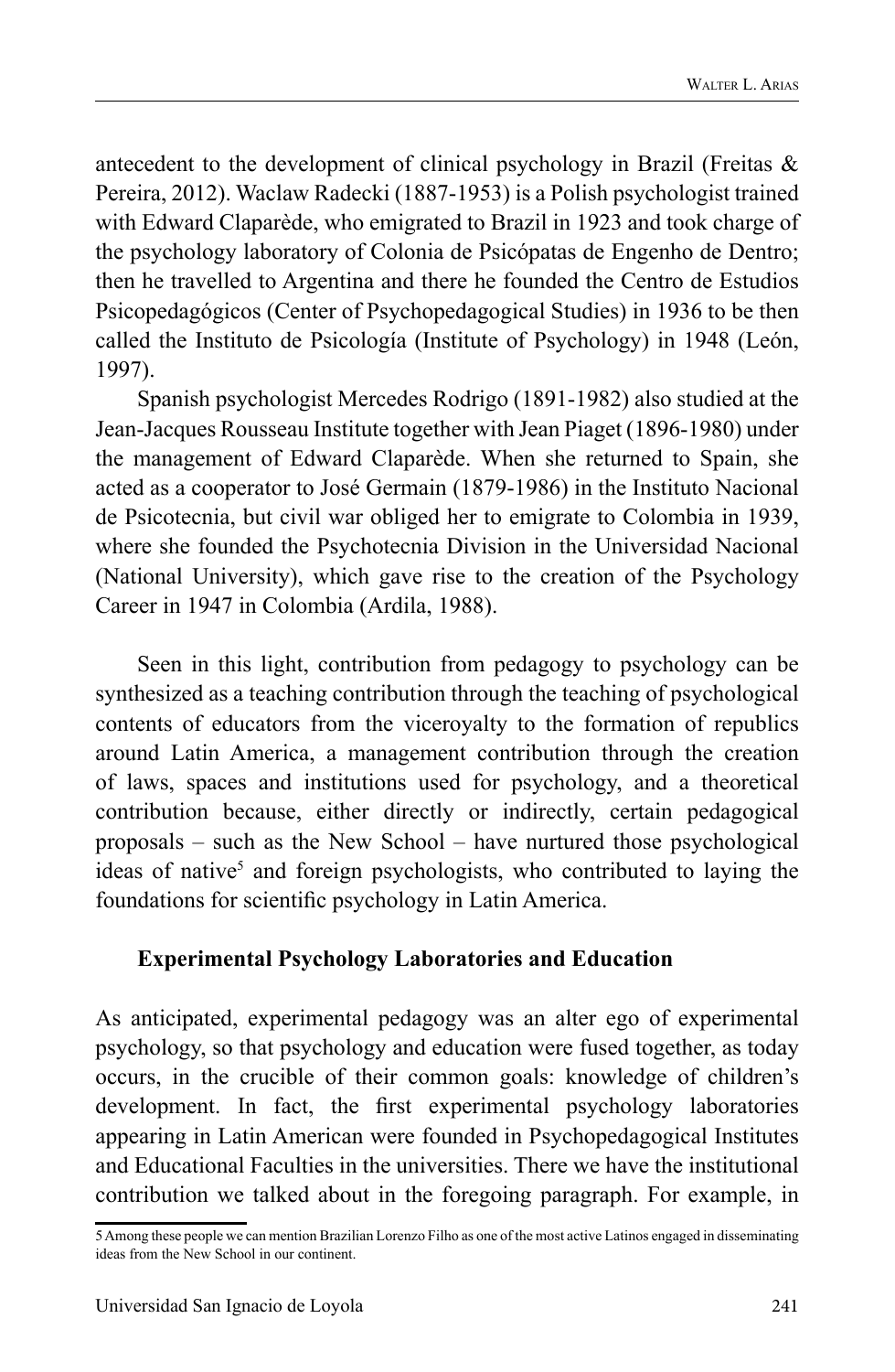Argentina Víctor Mercante founded the first psycho-physiology laboratory in the Faculty of Educational Sciences of Normal School of Paraná in 1891, where the first psychology experimental research was conducted; and Horacio Piñero created in 1898 the first experimental psychology laboratory in the Colegio Nacional de Buenos Aires (National School of Buenos Aires) (Gottheld, 1969b). In Bolivia, the Psycho-pedagogy Department of the Universidad Católica Boliviana (Bolivian Catholic University) was created in 1967 which, later, would make way for the Department of Psychology under the management of Alberto Conessa (Aguilar, 1983).

1891 1898 1899 1901 1905 1907 1916 1923 1939 1941 1959 1975 1978 PLAC<sub>E</sub> San Juan (Argentina) Buenos Aires (Argentina) Río de Janeiro (Brasil) Buenos Aires (Argentina) **Chile** Brasil México Brasil Bogotá (Colombia) Lima (Perú) Asunción (Paraguay) Bolivia Venezuela FOUNDER Víctor Mercante Horacio Piñero J. Madeiros Horacio Piñero Rómulo Peña M. Madeiros Enrique Aragón Waclaw Radecki J. F. Socarrás W. Blumenfeld E. Uzcátegui Erick Roth O. Romero

*First Experimental Psychology Laboratories in Latin America* 

In Brazil, the establishment of psychological laboratories was also productive and like in other Latin American countries, education was a support for experimental research. Joaquín Madeiros de Albuquerque established in 1899, in Río de Janeiro, a pedagogical laboratory, while Clemente Quaglio founded another laboratory in 1912 in the Escuela Normal de Praça da República (Normal School of Praça da República) (Alarcón, 2002). From an educational angle, the conception of social progress in Brazil promoted education modernization through scientific experimental-style methods. In this sense, as already mentioned, the key was the presence of European figures

Table 1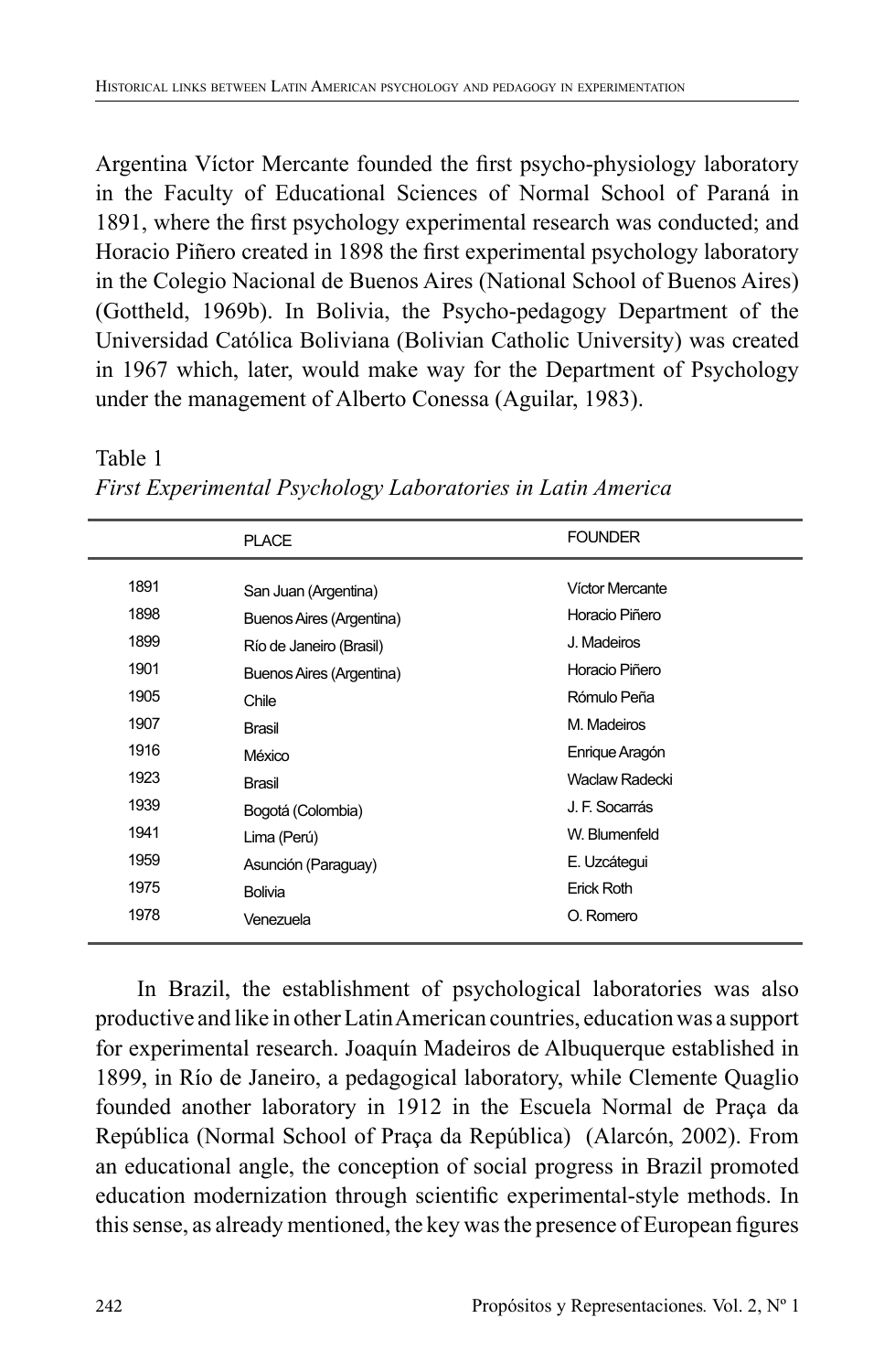in the establishment of pedagogical and psychological experimentation laboratories, as well as training and research academic institutions. This is the case of Helena Antipoff, who founded in Belo Horizonte a psychology laboratory in Escuela de Perfeccionamiento de Profesores (Teachers' Training School). Her work was very active from 1929 to 1946, and it became a point of reference of Brazilian educational psychology. The second laboratory founded by Antipoff was called Edward Claparède, in honor of her master, and it began operations in 1955 in Minas Gerais. Both laboratories kept academic links with Jean-Jacques Rousseau Institute, in Switzerland (Dias, Lopes & de Souza, 2012). After 1930, laboratories were an essential tool to teach psychology in Brazil and; in fact, the psychologist profession institutionalization phase commenced with them. This psychology was also strongly linked to children's care and through this to education. According to Degani-Carneiro and Jacó-Vilela (2012) there were two theoretical perspectives which stood out in the Brazilian pedagogical scope of that time; on one side, hygienist medicine and on the other "New School" movement.

In the first case, physicians addressed their efforts to public health by giving priority to children, so that mental hygiene was used as a mechanism for preventing certain behaviors deemed deviated or immoral. Here we can see the figure of Waclaw Radecki who, by articulating pedagogy and experimental psychology, worked with the Brazilian League for Mental Hygiene founded by Gustavo Riedel (1887-1934). Also, the diffusion body of this entity was the Brazilian Archives of Mental Hygiene and it promoted to apply mental hygiene principles at schools. We should mention that mental hygiene was much related to psycho-analysis, particularly to child psychoanalysis works performed by Melanie Klein (1965). Furthermore, even though in 1860 William Connell published a mental hygiene book, the formal origin of this major commenced in 1908 when Clifford Beers wrote "A mind that found itself". That same year, the first Committee for Mental Hygiene was organized in the USA and in 1919 it became the International Committee for Mental Hygiene, whose first congress was held in Washington D.C. in 1930 (Behrens, 1966).

However, the hygienist company had to face an obstacle because, at that time, Brazilian illiteracy rates were too high: 74,6% of children in school years did not know how to read or write (by 1890, a little less than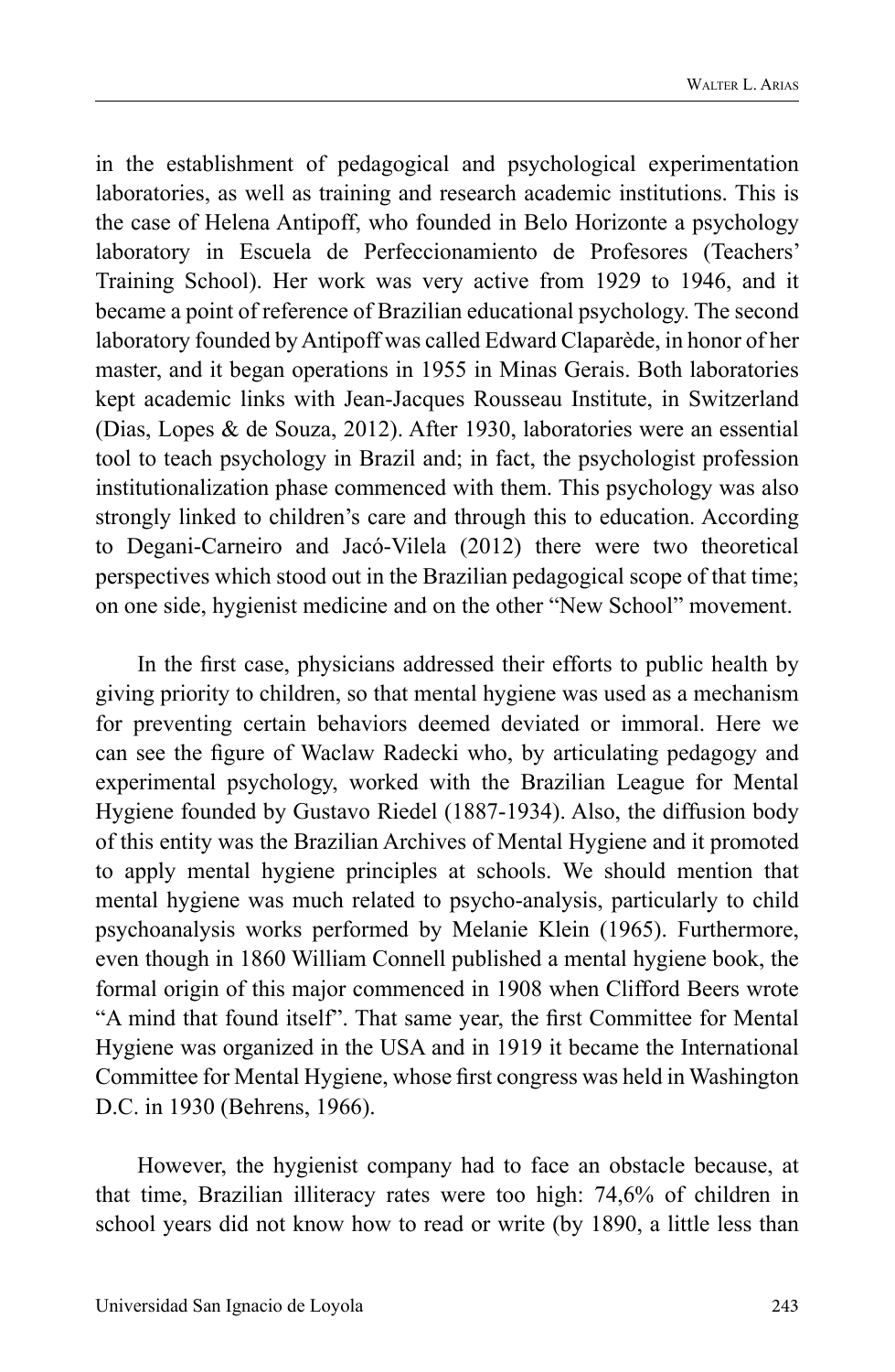90% of world population was illiterate [Cipolla, 1970]). But, more or less as of 1920, the "New School" arrived in Brazil, pedagogical principles of which contributed to reverting illiteracy in the country. Anísio Spínola Teixeira (1900-1971) and Manuel Bergstrom Lourenço Filho (1897-1970) were New School's top representatives. In fact, Lourenço Filho was not only the introducer of New School in Brazil (Filho, 1964a), but he developed significant psychological and pedagogical works at micro and macro level that contributed to the educational reform process in his country (Filho, 1964b). Besides, he created a test to value maturity for reading and writing learning which has been widely used in Latin America (and recently it was validated for children in Arequipa [Arias & Caycho, 2013]).

Now then, three Brazilian institutions became interested in child psychological knowledge: In the educational field, the Servicio de Ortofrenia e Higiene Mental (Orthophreny and Mental Hygiene Service) was created in 1934, where psychiatrist Arthur Ramos (1903-1949) applied psychoanalytical theories to education, apart from being devoted to psychological evaluation of children with intellectual disability. Another center, but with legal emphasis, was Laboratorio de Biología Infantil (Child Biology Laboratory), created in 1936 by legal and medical physician Leonidas Ribero (1893-1976). His studies took as a basis César Lombroso's bio-typology theory to detect biological predisposition to crime in Brazilian children. Later, this center would turn into Servicio de Asistencia al Menor (Children's Care Center) in 1941. Lastly, the Centro de Orientación Juvenil (Youth Orientation Center) created in 1940, from the health field, provided medical and pedagogical orientation to family, postpartum women, adolescents with behavioral problems, etc. Emilio Mira y López (1896-1964) and Helena Antipoff, two psychologists who emigrated from Europe, worked for a while with this institution. Particularly Antipoff engaged in the study and evaluation of exceptional children (Degani-Carneiro & Jacó-Vilela, 2012).

In Colombia, Dr. José Francisco Socarrás (1906-1995), President of the Normal School created in that educational institution a psychology laboratory in 1939, the first psychology laboratory in Colombia. In the same year, Mercedes Rodrigo arrived at Bogotá and began the Psychotecnia Section in Physiology Laboratory of the Faculty of Medicine of the National University of Colombia. It should be mentioned that in both cases they were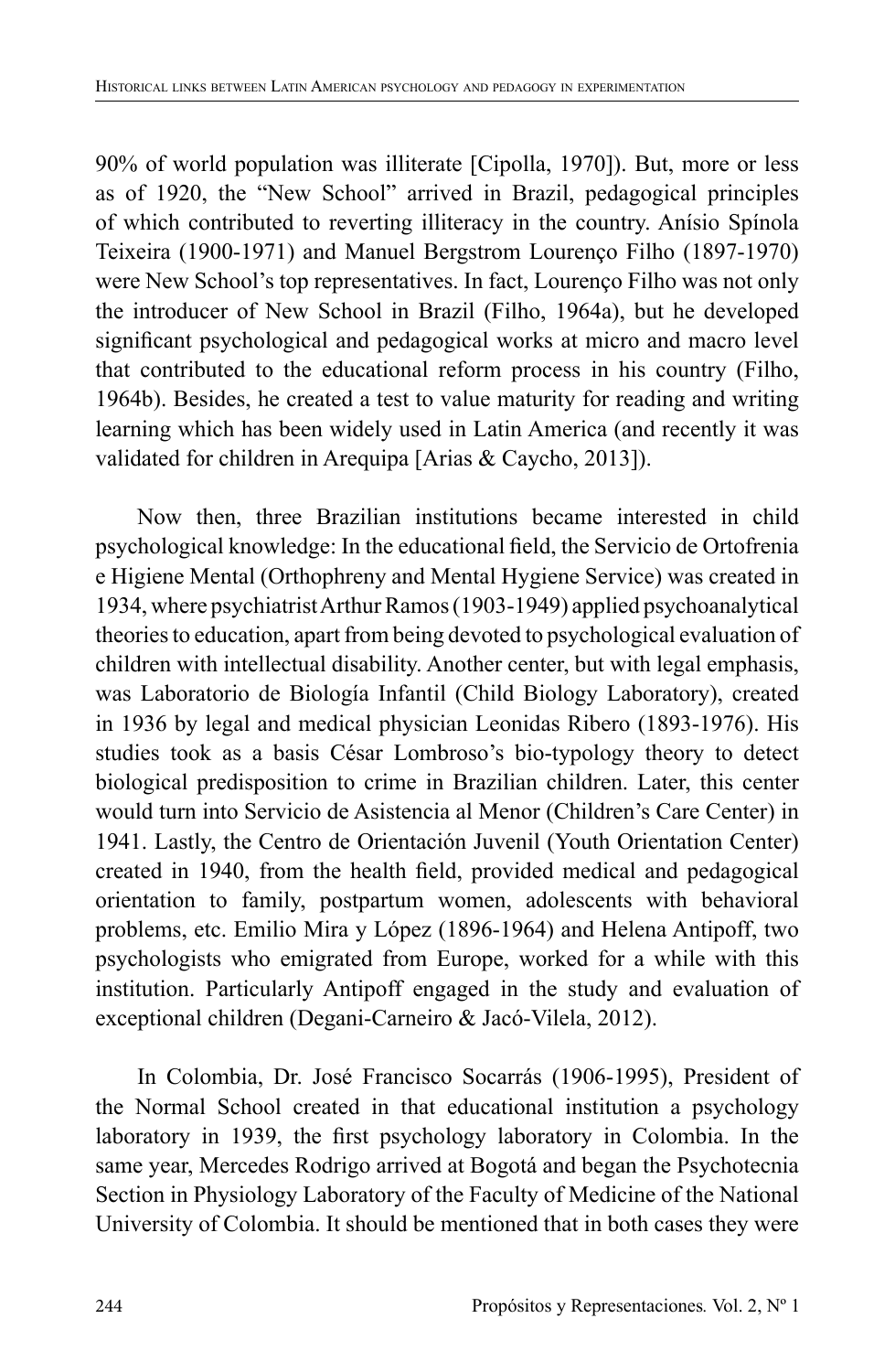not psychology laboratories since, in Colombia, there were no psychology laboratories until 1964 (Ardila, 1976), but these were spaces where the first psychological studies were conducted. Francisco Socarrás was trained in psychoanalysis in Paris between 1947 and 1950, and when he returned to Colombia, he applied so much knowledge in childhood, just in a moment when psychoanalysis was a mainstream in that country. Then, it was supposed to be succeeded by behavioral, humanist and cognitive approaches (Ardila, 2012).

In Chile, Wilhelm Mann was commissioned to make up the first experimental psychology laboratory in 1908. However, this laboratory valued normal and abnormal development of Chilean students. For this reason, Mann's contributions to Chilean psychology are actually significant: he did not just publish La psicología experimental como guía de la práctica forense in 1905 and Lecciones de introducción a la psicología experimental in 1906, but he laid the foundations for Chilean psychology in the upcoming years. Thus, for example, the laboratory founded by Mann gave rise to the Psychology Institute of the University of Chile and its disciples conducted a hard task for psychology dissemination and development in Latin America (Bravo & Tschorne, 1969). From its foundation in 1889, this psychology institute would be a pedagogical institute under the management of Enrique Schneider, but in1903 professor Mann turned it into a psychological research center. So that this educational institution would be used as a platform for the development of a prestigious psychological experimentation center that, as commented, has been a common route to arrive in formalizing psychology as an independent science and autonomous profession. However, we would like to comment that according to Salas (2012) an experimental psychology laboratory operated in Copiapó since 1905 under the management of Rómulo Peña Maturana. In any case, Chilean psychology has been much historically linked to education so that one of the most developed fields of psychology in this country has been educational psychology (Salas & Lizama, 2013). In fact, one of the most significant psychologists in Chile is Luis Bravo Valdivieso, an educational psychologist specialized in learning problems with more than 40 years of professional experience and whose contributions to research on learning disabilities are more than notable (Bravo, 2013).

In Mexico, Dr. Ezequiel Chávez is the one who gave the first course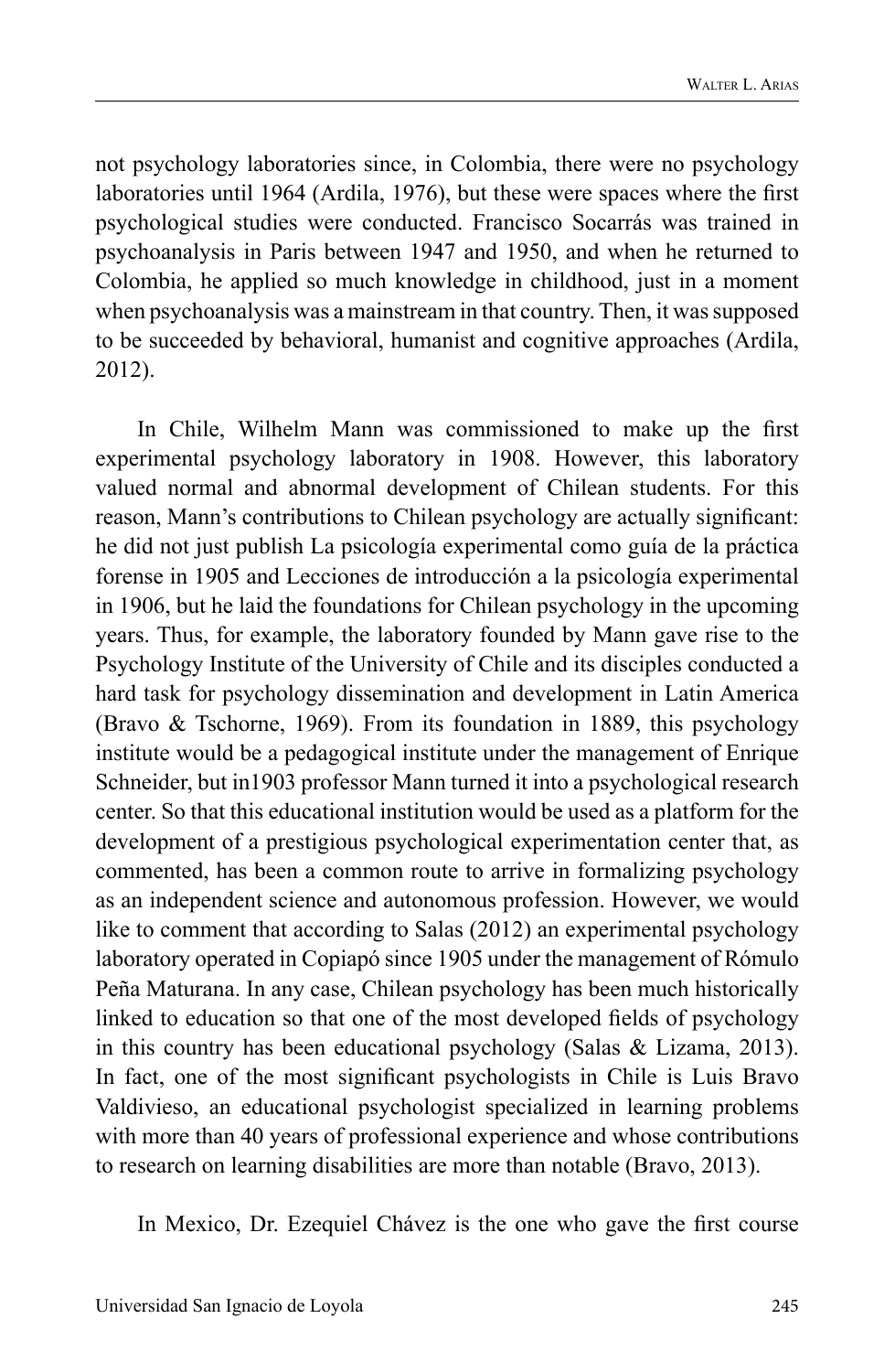on psychology in the Escuela Nacional Preparatoria (National Preparatory School). So that between 1896 and 1940, Mexican psychology went the first steps together with education through some figures such as Chávez, Aragón, Gómez y Mesa; with whom psychology is mainly developed as a consequence of the interest generated in some public educational institutions (Ardila 1986; Galindo, 2010).

In Venezuela, psychology also emerges in several educational spaces. Thus, for example, in 1946 the Instituto Pedagógico de Caracas (Pedagogical Institute of Caracas) was a scenario for emerging Venezuelan psychology. Dr. Eugenio González, a philosopher, former Chilean minister and former President of the University of Chile, taught the first psychology courses in this institute. On the other hand, Professor Francisco del Olmo was in charge of Psychotecnia courses where teachers were taught to use psychological tests. In 1950, as a dependency of the Faculty of Philosophy and Arts of the Central University of Venezuela, the Instituto de Psicotecnia y Psicología (Institute of Psychotecnia and Psychology) was created, and afterwards it would lay the foundations for the first School of Psychology in that country (Arias, 2011).

Also in Paraguay, like in other Latin American countries, pedagogy was a big support for arrival of psychology since pedagogical forums were established which gave a space for dissemination of psychological topics. In fact, the first psychology laboratory in Paraguay was founded by Ecuadorian pedagogue Emilio Uzcátegui in one of the rooms of "Presidente Franco" Normal School of Professors in the city of Asunción (García, 2005).

Therefore, it was a constant that experimental psychology had its genesis in several educational bodies, and Psychotecnia was in the majority of cases a hinge between psychology and education. However, positivism was the ideology reigning in these laboratories and study centers, with a long past in Latin America. Thus, for example, in Mexico, Gabino Barreda (1818- 1881) was the first one to introduce positivism in that country (Lora, 2004). Víctor Mercante was a disciple of Pedro Scalabrini Ortiz, who was the main introducer of positivism in Argentina (Gottheld, 1969b). In Paraguay, Cecilio Báez and Ignacio Pane would be the jurists who introduced positivism in the Guarani country (García, 2005). In Chile, two international-level positivists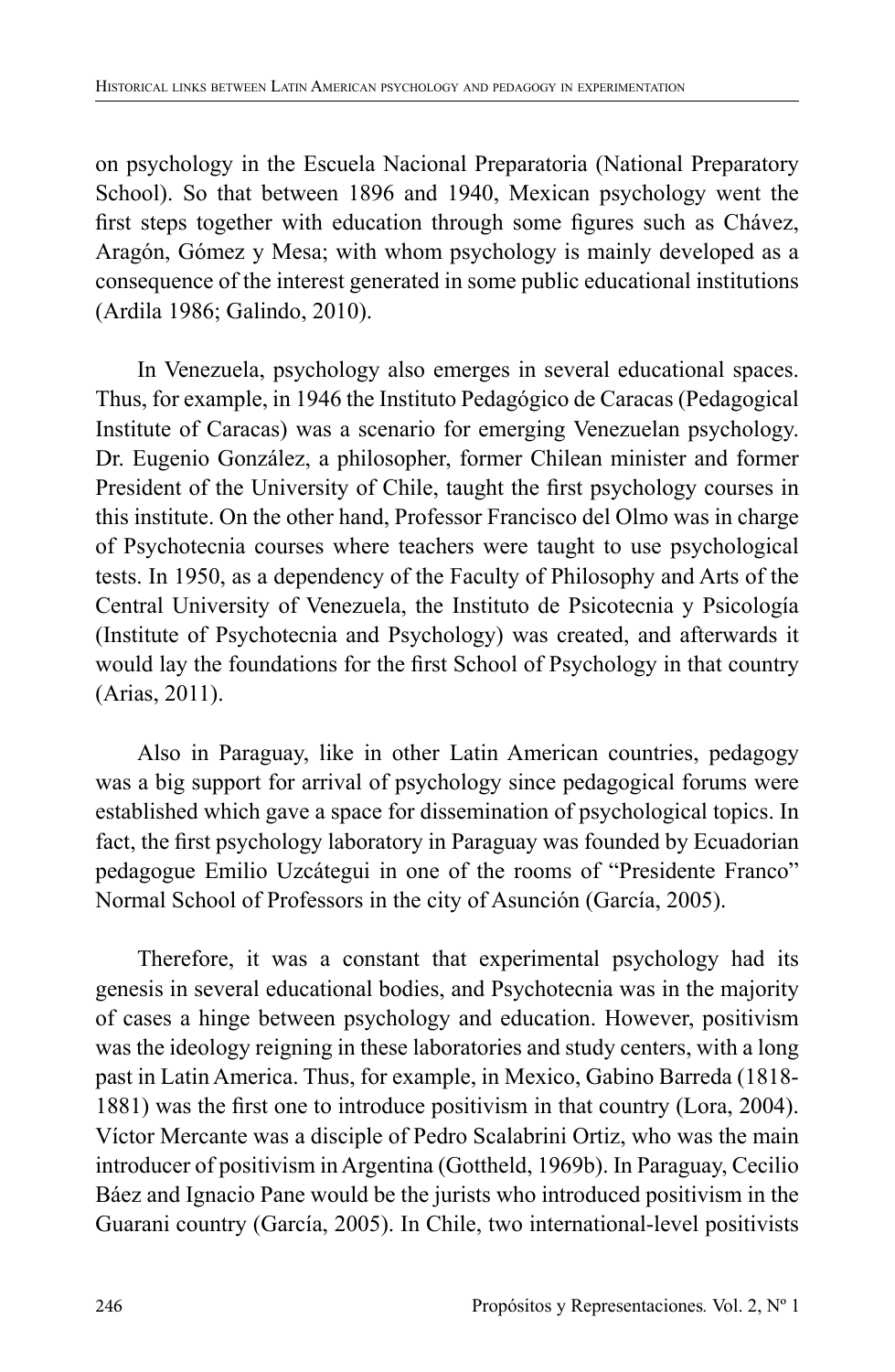were Serapio Lois and Valentín Letelier (Salas, 2012). However, in Argentina the psychological positivism achieved its best success and had the most recognizable representatives in the first half of 20th century. Horacio Piñero, José Ingenieros, Félix Krüeger, Rodolfo Senet, Alfredo Calcagno, Enrique Mouchet, Virgilio Ducceschi, Cristofredo Jacob and Carlos Rodríguez are some of them (Papini & Mustaca, 1978). During the second half of 20th century, positivism would be masterfully cultivated in Mexico and Colombia by following the guidelines of operant behaviorism.

According to Klappenbach and Pavesi (1994), positivism turned into the State philosophy in some countries such as Chile, Argentina, Mexico and Brazil; and we could also add Peru in this list, since as noticed by Alarcón (2000), positivism enters our country together with notable jurists such as Javier Prado, Manuel González Prada, Juan Antonio Barranechea or Víctor Andrés Belaunde. In the field of experimentation, positivism is accompanied by the theories of Darwin and Spencer, and later by behaviorism, exercising certain dominium over the scene of experimental psychology until the arrival of cognitive psychology and constructivist aspects.

As occurred with Wundt in Germany, the establishment of psychology laboratories gave rise to scientific psychology in several Latin American countries. Even though establishing psychology laboratories was a tradition, since many of them were created in Psycho-pedagogy Institutes or Faculties of Education, the psychologist profession would be only socially and legally recognized upon creating Professional Schools or Faculties of Psychology, and upon institutionalizing Professional Associations.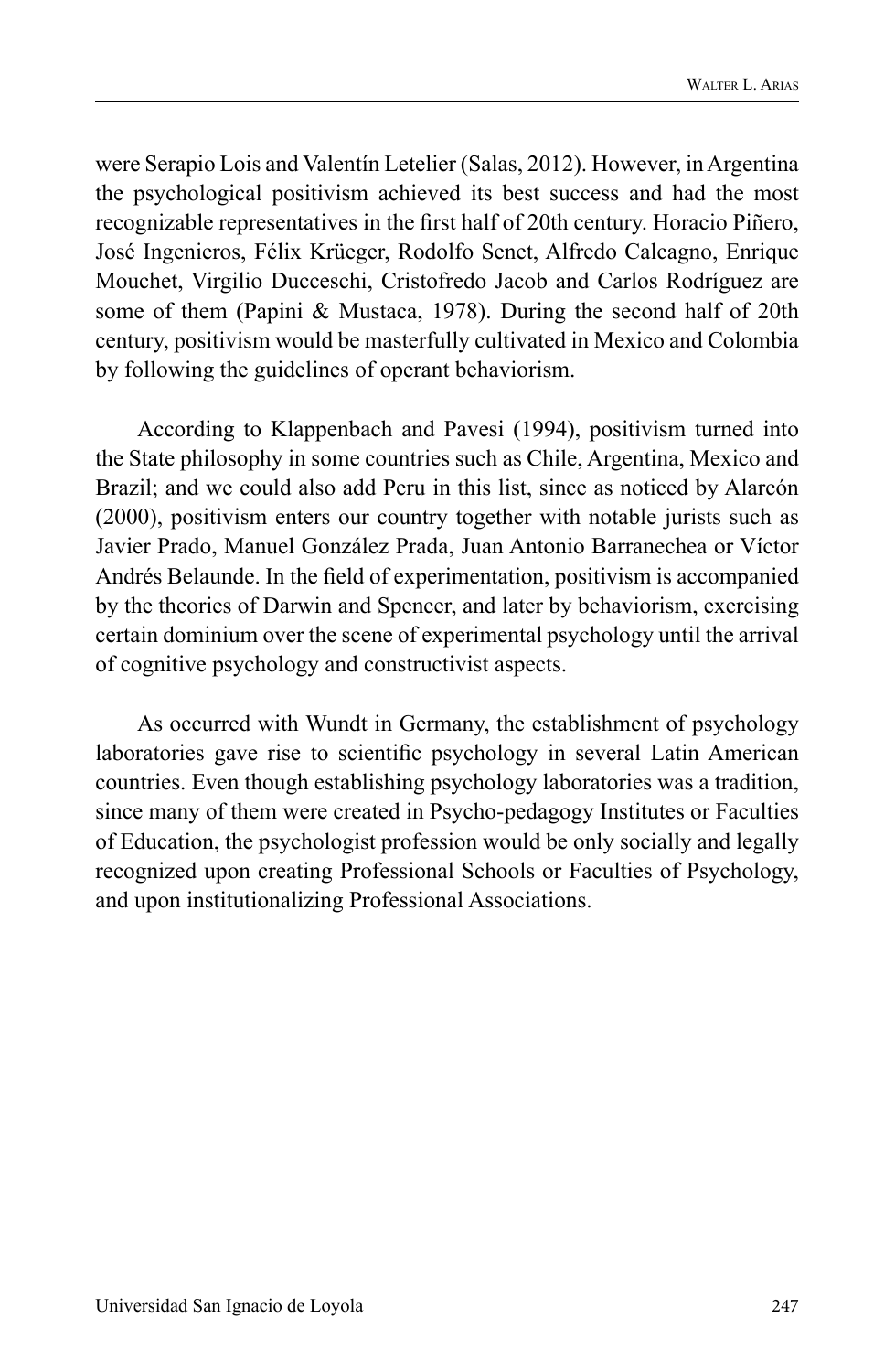| YEAR | <b>LOCATION</b>                                            |
|------|------------------------------------------------------------|
| 1947 | Universidad Nacional de Colombia                           |
| 1948 | Universidad de Chile                                       |
| 1950 | Universidad Sto. Tomás de Villanueva (Cuba)                |
| 1953 | Pontificia Universidad Católica de Río de Janeiro (Brasil) |
| 1954 | Universidad del Litoral (Argentina)                        |
| 1955 | Universidad Mayor de San Marcos (Perú)                     |
| 1956 | Universidad Central de Venezuela                           |
| 1957 | Universidad de Costa Rica                                  |
| 1959 | Universidad Nacional Autónoma de México                    |
| 1960 | Universidad de Puerto Rico                                 |
| 1962 | Universidad Católica de Asunción                           |
| 1963 | Universidad Estatal de Guayaquil (Ecuador)                 |
| 1965 | Universidad de Panamá                                      |
| 1967 | Universidad Autónoma de Sto. Domingo (Rep. Dominicana)     |
| 1971 | Universidad Católica Boliviana                             |
| 1972 | Universidad Católica de Paraguay                           |
| 1974 | Universidad de Haití                                       |
|      |                                                            |

# Table 2 *First Professional Psychology Programs in Latin America*

The first Psychology Program founded in Latin America was that of the National University of Colombia founded by Mercedes Rodrigo in 1947 and in 1948, the same occurred in the University of Chile (Ardila, 1988); even though Bravo and Tschorne (1969) stated that the Department of Psychology was founded in 1947. In the same country, Bela Zsékely founded in 1955 the second Department of Psychology in the Catholic University of Chile. In Peru, in 1955, the first Psychology Program in San Marcos Public University was created thanks to the Instituto de Psicopedagogía y Psicotecnia operating under the management of Walter Blumenfeld (1882-1967) since 1941, when the first experimental psychology laboratory was founded in Peru. In Venezuela, the Psychology Section of the Central University of Venezuela was created in 1956. In 1957, the psychologist profession was introduced in Costa Rica by Dr. Gonzalo Adis Castro, when the Department of Psychology of the University of Costa Rica was founded (Claudet, 1970).

In Bolivia, the Psychology Career was founded in 1971 in the Bolivian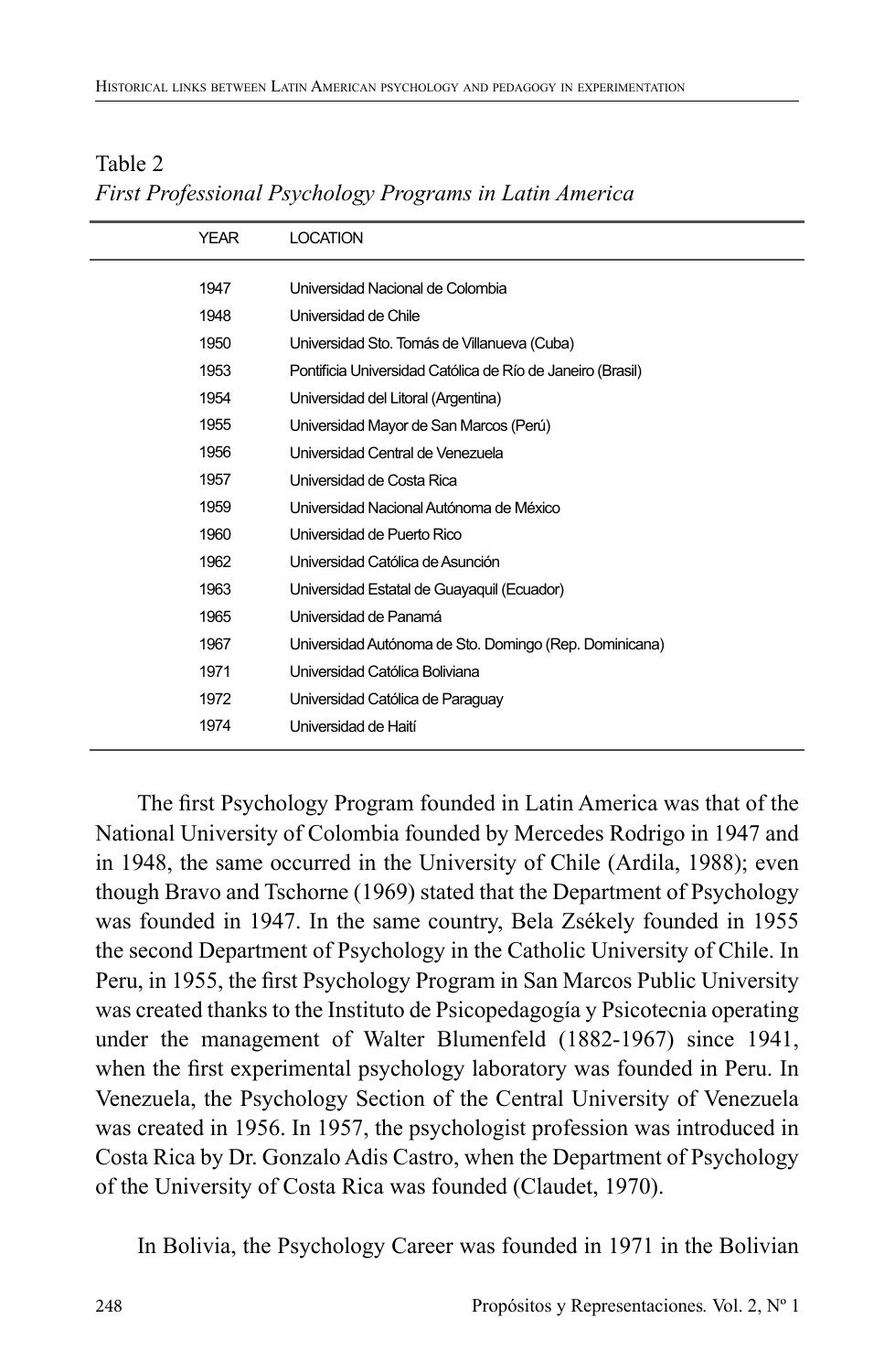Catholic University, from the Department of Psycho-pedagogy managed by Alberto Conessa since 1967 (Aguilar, 1983). A curious fact is that the first experimental psychology laboratory in that country was founded after four years in 1975; it breaks up the traditional mold for psychology development in Latin America since it was usual that experimental laboratories preceded the establishment of Psychology Programs. In Venezuela, something very similar occurred since even though the psychology career began in 1956 in the Central University of Venezuela under the management of Dr. Guillermo Pérez Enciso, the first psychology laboratory was founded in 1978 as an initiative of Dr. Oswaldo Romero García in the Faculty of Medicine of Los Andes University (Rodríguez & Sánchez, 2009).

If psychology recognition as a science was tacitly linked to the establishment of psychology laboratories, legal recognition of psychology as a profession had to pass first by the establishment of Psychology Programs or Schools and then crowned with the formation of Professional Associations or Psychologists Societies; but this is another story. Up to here we would simply say that psychology has been supported on education as a mean to institutionalize, as well as become independent and professional. That is, education has contributed to the development of psychology with several contributions, such as the establishment of experimental psychology laboratories that, in many cases, were created in schools, psycho-pedagogy institutes and experimental pedagogy laboratories around Latin America. This also includes the academic contribution made by some educators who introduced psychological contents of that time into their teaching subjects.

# **Conclusions**

We expect this article can show a new face of relations between psychology and pedagogy, so that the work performed by educators is valued as a source of development of similar sciences such as psychology. Thus, even though many times and from different points of view (Merani, 1969; Ausubel, Novack and Hanesian, 1976; Arias, 2002) it was said that education has used psychology to generate a theoretical framework on which a good part of pedagogy is based, to the extent Piaget (1983) asked himself: Why pedagogy is so scarce? Is it due to pedagogues' work? We can see that pedagogy also contributed significantly to psychology through theoretical,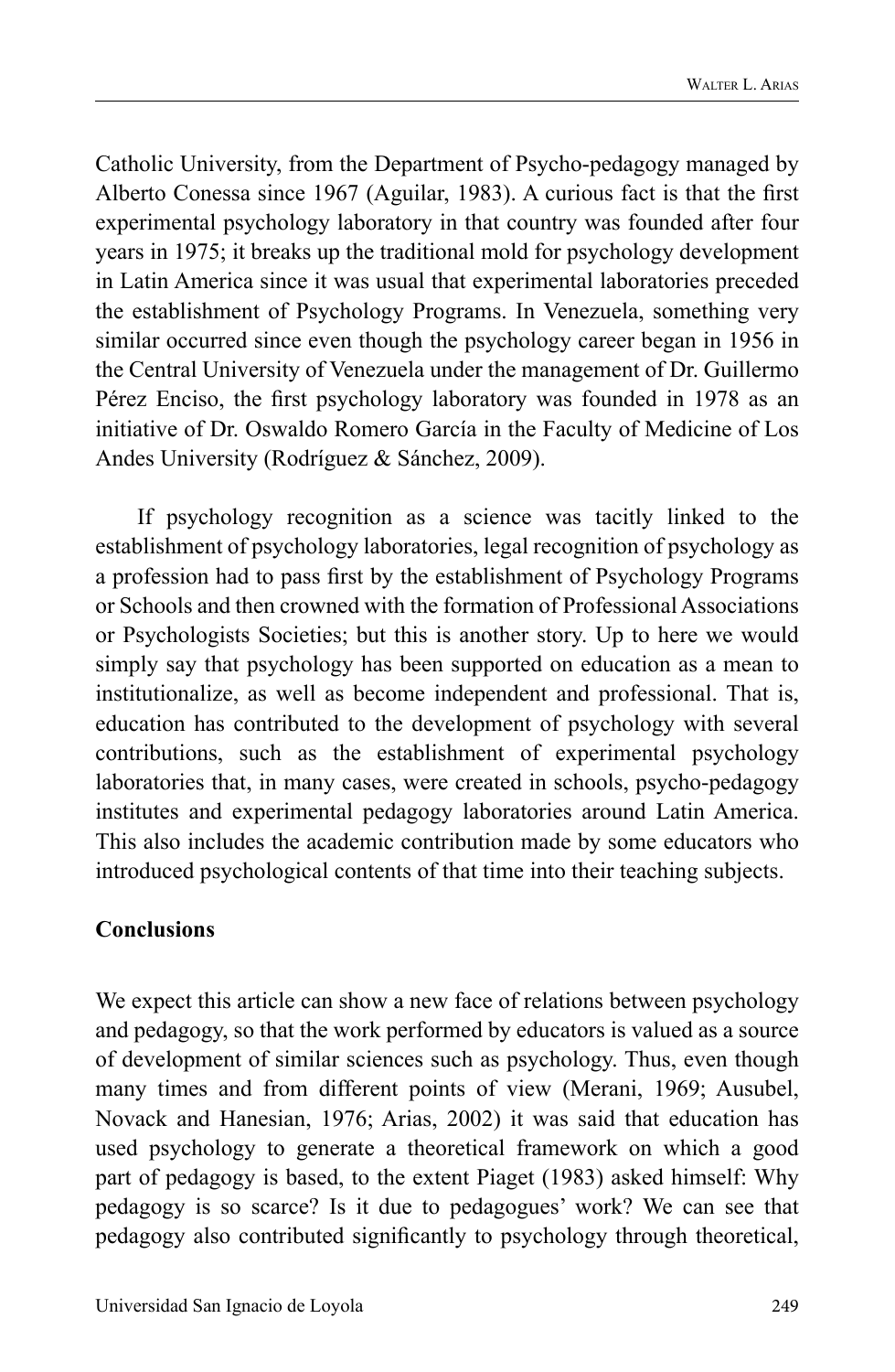legal and institutional grounds provided for its formalization as a science and profession. In this sense, we advocate for relations between psychology and education, far from being asymmetrical, are of mutual correspondence, so that both of them can walk together since, as stated by José Chávez Zamora, "every psychologist is an educator and vice-versa" (Chávez, 1995).

# **References**

- Aguilar, G. (1983). Historia de la psicología en Bolivia. *Revista Latinoamericana de Psicología, 15* (3), 311-325.
- Alarcón, R. (1980). Desarrollo y estado actual de la psicología en el Perú. *Revista Latinoamericana de Psicología, 12* (2), 205-235.
- Alarcón, R. (2000). *Historia de la psicología en el Perú. De la colonia a la República.* Lima: Universidad Ricardo Palma.
- Alarcón, R. (2002). *Estudios sobre psicología latinoamericana.* Lima: Universidad Ricardo Palma.
- Ardila, R. (1976). Tendencias en la psicología experimental colombiana. *Revista Latinoamericana de Psicología, 8* (2), 303-317.
- Ardila, R. (1986). *Psicología en América latina. Pasado, presente y futuro.*  México: Editorial Siclo XXI.
- Ardila, R. (1988). Mercedes Rodrigo (1891-1982). *Revista Latinoamericana de Psicología, 20* (3), 429-434.
- Ardila, R. (2012). Enfoques conceptuales de la psicología en Colombia. *Revista Interamericana de Psicología, 46* (1), 79-86.
- Arias, W. (2002). La psicologízación de la educación. *Paradigma Educativo, 4* (6), 3-9.
- Arias, W. (2011). Líneas comunes en la historia de la psicología latinoamericana. *Revista de Psicología de Arequipa, 1* (1), 27-47.
- Arias, W. & Caycho, T. (2013). Análisis psicométrico de la prueba de Diagnóstico de la madurez para el aprendizaje de la lecto-escritura de Filho. *Revista de Psicología de la UCSP, 3*, 25-47.
- Ausubel, D., Novack, J. & Hanesian, H. (1976). *Psicología educativa desde un punto de vista cognoscitivo.* México, D. F.: Trillas.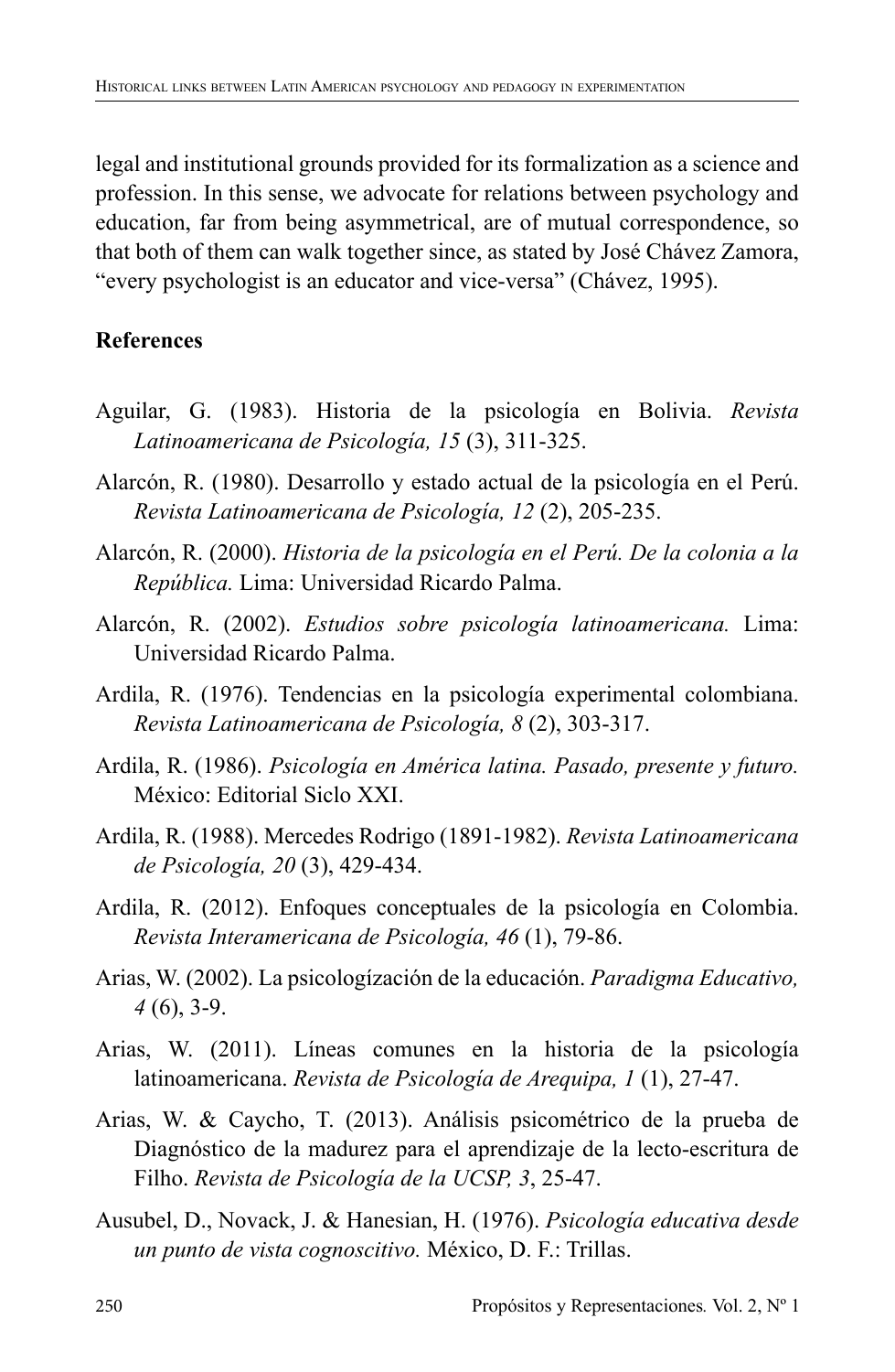- Behrens, H. (1966). *La higiene mental. En Psicoterapia y psicohigiene, Biblioteca del Hombre Contemporáneo* (pp. 86-98). Buenos Aires: Editorial Paidós.
- Boring, E. (1978). *Historia de la psicología experimental.* México: Trillas.
- Bravo, L. (2013).Cincuenta años de la psicología en Chile: Una perspectiva personal. *Psykhé*, *22* (1), 125-137.
- Bravo, L. & Tschorne, P. (1969). La psicología en Chile. *Revista Latinoamericana de Psicología, 1* (2), 95-104.
- Chávez, J. (1995). *Manual de psicología para educadores (un enfoque vigotskyano).* Lima: Derrama Magisterial.
- Claparède, E. (1957a). *Pedagogía experimental.* México: Editorial Continental.
- Claparède, E. (1957b). *Psicología del niño*. México: Editorial Continental.
- Claudet, P. (1970). Situación de la psicología en Costa Rica. *Revista Latinoamericana de Psicología*, *2* (1), 9-13.
- Degani-Carneiro, F. & Jacó-Vilela, A. (2012). O cuidado com a infancia e sua impotância para a constituição da psicología no Brasil. *Revista Interamericana de Psicología, 46* (1), 159-170.
- Dias, S., Lopes, R. & de Souza, E. (2012). The laboratory of experimental psychology: establishing a psychological community at a Brazilian university. *Revista Interamericana de Psicología, 46* (1), 135-142.
- Filho, L. (1964a). *Introducción al estudio de la Escuela Nueva.* Buenos Aires: Editorial Kapelusz.
- Filho, L. (1964b). *Organización y administración escolar.* Buenos Aires: Editorial Kapelusz.
- Freitas, R. & Pereira, A. (2012). La confluence des practiques médicales et pedagogiques dans la construction de la psychologie appliqueé au Brésil: l'exemple du Cabinet médico-pedagogique de la Société Pestalozzi de Minas Gerais (1933-1943). *Revista Interamericana de Psicología*, *46*  (1), 123-134.
- Galindo, E. (2009). *Análisis del desarrollo de la psicología en México hasta 1990.* Recuperado el 05 de enero, 2010 de http://psicolatina.org.Dos/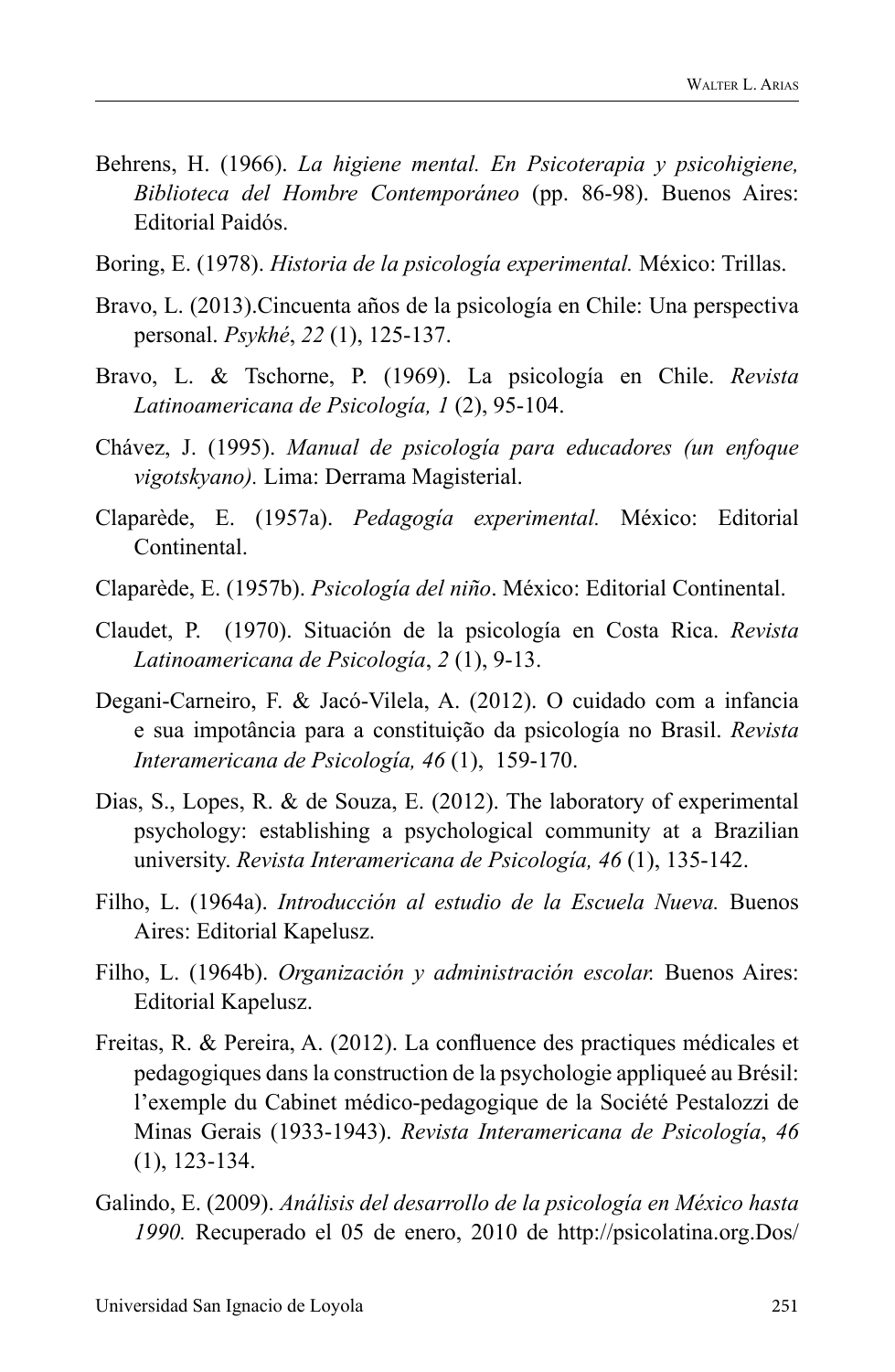analisis\_psicol.html

- García, J. (2005). Psicología, investigación y ciencia en el Paraguay: Características resaltantes en el periodo preuniversitario. *Revista Interamericana de Psicología, 39* (2), 305-312.
- García, J. (2008). Ramón Indalecio Cardozo como pionero de la psicología en el Paraguay. *Revista Interamericana de Psicología, 39* (2), 171-180.
- González, D. (1956). Didáctica: Dirección del aprendizaje. La Habana: Cultural S. A.
- González, D. (2000a). Una concepción integradora del aprendizaje humano. *Revista Cubana de Psicología, 17* (2), 124-130.
- González, D. (2000b). La psicología del reflejo creador: Epistemología y ética. *Revista Cubana de Psicología, 17* (2), 184-193.
- Gottheld, R. (1969a) Historia de la psicología en la Argentina I parte. *Revista Latinoamericana de Psicología*, *1* (1), 13-33.
- Gottheld, R. (1969b). Historia de la psicología en la Argentina II parte. *Revista Latinoamericana de Psicología*, *1* (1), 183-198.
- Hothersall, D. (1997). *Historia de la psicología.* México: McGraw-Hill.
- Klappenbach, H. & Pavesi, P. (1994). Una historia de la psicología en Latinoamérica. *Revista Latinoamericana de Psicología, 26* (3), 445-482.
- Klein, M. (1965). *El desarrollo temprano de la conciencia en el niño. En Psicología Infantil y Psicoanálisis de Hoy. Biblioteca del Hombre Contemporáneo.* Buenos Aires: Editorial Paidós.
- León, R. (1997). Rumbo al nuevo mundo: Cuatro psicólogos de Europa Oriental en la historia de la psicología de América del Sur. *Revista Latinoamericana de Psicología, 29* (1), 9-34.
- Mira y López, E. (1955). *Psicología experimental*. Buenos Aires: Editorial Kapelusz.
- Montessori, M. (1973). *The discovery of the child.* USA: Ballantine Book. Merani, A. (1969). *Psicología y pedagogía. México:* Grijalbo.
- Papini, M. & Mustaca, A. (1978). La psicología experimental argentina entre 1956 y 1978. Revista Latinoamericana de Psicología, 11 (3), 349-361.